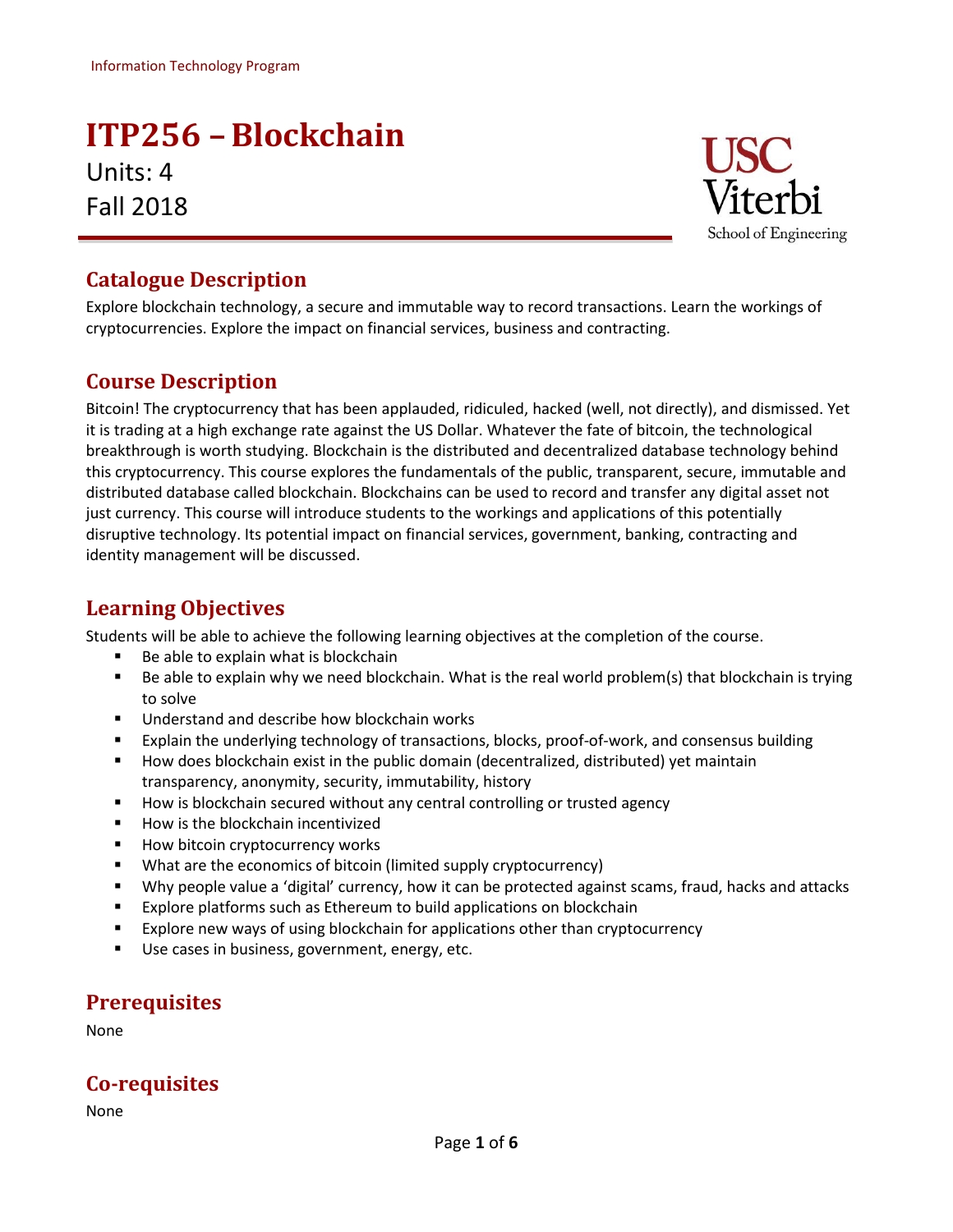Information Technology Program

#### **Concurrent Enrollment**

None

#### **Recommended Preparation**

None

#### **Lecture**

Time: 2 – 3:50 p.m. MW Room: TBD

#### **Instructor**

**Name**: Nitin Kalé, Associate Professor of Engineering Practice, Viterbi School of Engineering **Office**: Olin Hall of Engineering 412 **Office Hours**: 9:45 a.m. – 11:45 a.m. MW **Contact Info:** [kale@usc.edu](mailto:kale@usc.edu)

### **Teaching Assistant(s)**

**Name**: Farzad Salimi Jazi **Contact Info**: salimija@usc.edu **Name**: Sushmita Manikandan **Contact Info**: manikans@usc.edu

### **IT Help**

**IT Support**: Provided by Viterbi IT **Hours of Service**: 8am – 5pm M-F **Walk-in**: DRB 205 **Phone**: (213) 740-0517 **Email**: [engrhelp@usc.edu](mailto:engrhelp@usc.edu)

#### **Course Notes**

Lectures are delivered face to face in classroom. Lectures are not recorded so attendance is strongly recommended. All course materials will be made available through Blackboard. These include –

- **Lecture slides**
- **Homework Assignments**
- **Readings**
- **Software details and instructions for accessing Viterbi Virtual Lab**
- Grades and feedback
- $\blacksquare$  In-office and online office hours
- Online discussion forums will be used for out-of-class discussions

### **Technology Proficiency and Hardware/Software Required**

The assignments for this class will include both reading assignments as well as hands-on computer assignments. Tools for doing the computer based assignments will be provisioned through a virtual lab from Viterbi Information Technology (VIT). Students will be able to use their personal computer to access the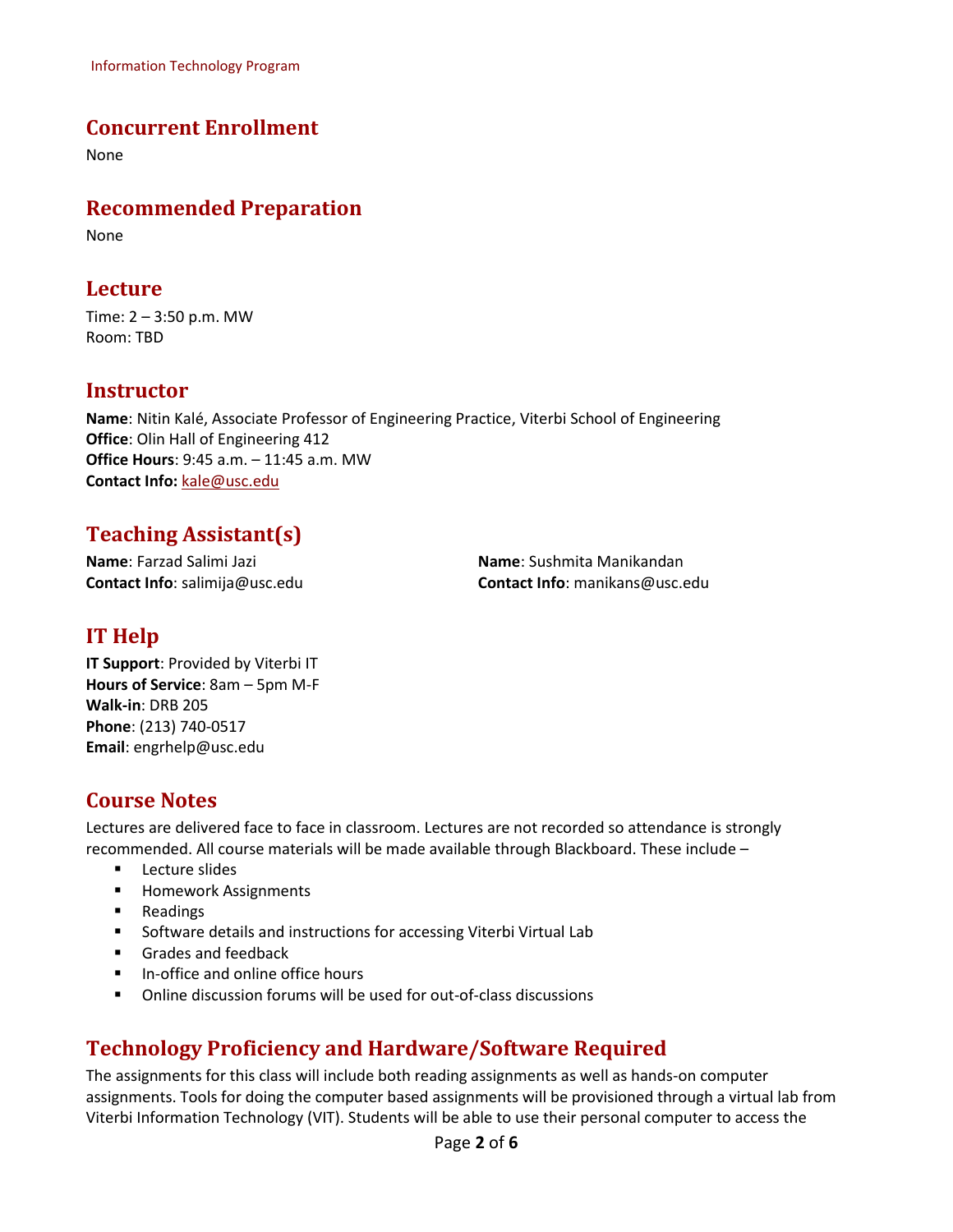virtual lab at any time during the semester. Students *must* bring their laptop computers to lecture sessions to participate in hands-on activities.

### **Required Readings and Supplementary Materials**

#### **Textbook**

- **Title:** Bitcoin and Cryptocurrency Technologies: A Comprehensive Introduction
- **Author:** Arvind Narayanan (AN)
- **Publisher:** Princeton University Press (July 19, 2016)
- **ISBN-10:** 0691171696
- **ISBN-13:** 978-0691171692

#### **Draft version of textbook can be downloaded here -**

[https://d28rh4a8wq0iu5.cloudfront.net/bitcointech/readings/princeton\\_bitcoin\\_book.pdf](https://d28rh4a8wq0iu5.cloudfront.net/bitcointech/readings/princeton_bitcoin_book.pdf)

#### **Supplementary Materials**

Additional reading materials will be assigned and provided through Blackboard

### **Description and Assessment of Assignments**

**Homework**: Most homework is computer based. Homework should be turned in to Blackboard on time. Grading will be based on completeness, accuracy, and timeliness. Feedback will be provided through Blackboard. These are individual effort assignments. *Please check Blackboard for assignment details and due dates.*

**Exams:** Two exams. They are written, in-class tests.

**Final Project:** Final project is a comprehensive project. It consists of concepts, applications and exploration of blockchain.

#### **Grading Breakdown**

The weight of graded material during the semester is listed below. The points for each category of assessment will be posted on Blackboard during the semester.

#### *No extra credit assignments will be offered.*

| Category             | % of Grade |  |
|----------------------|------------|--|
| Homework             | 30         |  |
| <b>Final Project</b> | 10         |  |
| Exam I               | 30         |  |
| Exam II              | 30         |  |
| Total                | 100        |  |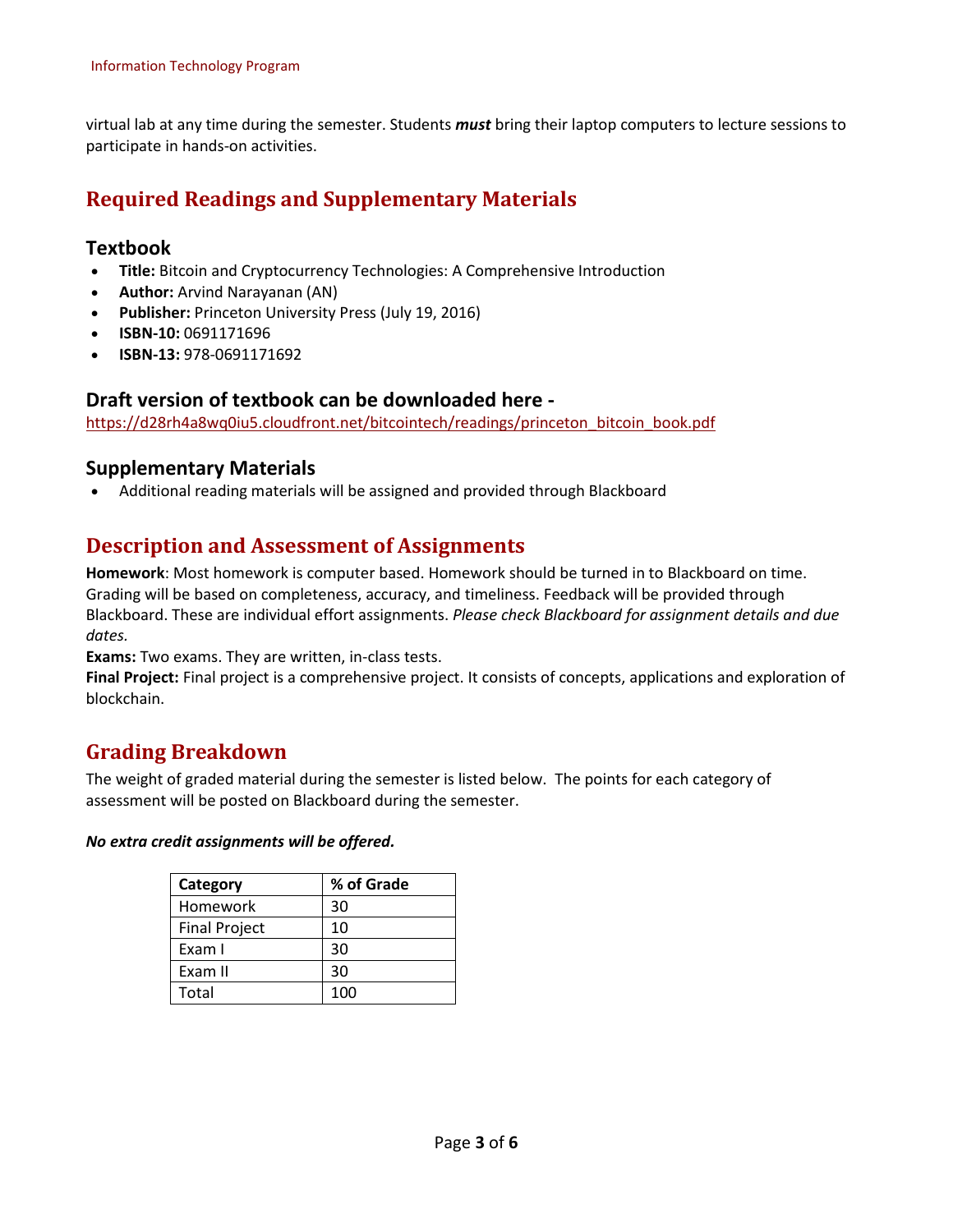#### **Grading Scale**

Course final grades will be determined using the following scale

| А  | 95-100 |
|----|--------|
| А- | 90-94  |
| B+ | 87-89  |
| В  | 83-86  |
| В- | 80-82  |
| C+ | 77-79  |
| C  | 73-76  |
| C- | 70-72  |
| D+ | 67-69  |
| D  | 63-66  |
| D- | 60-62  |
|    |        |

F 59 and below

### **Assignment Submission Policy**

It is the responsibility of the student to make sure problem solution and assignment are turned in on time. Make sure you follow the procedures outlined in each assignment (Blackboard submissions).

Late assignment submissions will be subject to a late penalty of 25% per day. No assignments will be accepted later than four days from the due date.

### **Additional Policies**

No make-up exams (except for documented medical, family emergencies or religious observation) will be offered nor will there be any changes made to the Final Exam schedule, except as permitted by university rules. Lecture attendance is not mandatory however it is recommended that students not miss any lecture.

### **Grading Timeline**

Every effort will be made to provide Grades and feedback within 7 business days of the assignment deadline.

### **Incomplete and Missing Grades**

Excerpts for this section have been taken from the University Grading Handbook, located at [http://www.usc.edu/dept/ARR/grades/gradinghandbook/index.html.](http://www.usc.edu/dept/ARR/grades/gradinghandbook/index.html) Please see the link for more details on this and any other grading concerns.

A grade of Missing Grade (MG) "should only be assigned in unique or unusual situations… for those cases in which a student does not complete work for the course before the semester ends. All missing grades must be resolved by the instructor through the Correction of Grade Process. One calendar year is allowed to resolve a MG. If an MG is not resolved [within] one year the grade is changed to [Unofficial Withdrawal] UW and will be calculated into the grade point average a zero grade points.

A grade of Incomplete (IN) "is assigned when work is no completed because of documented illness or other 'emergency' occurring after the twelfth week of the semester (or 12th week equivalency for any course scheduled for less than 15 weeks)."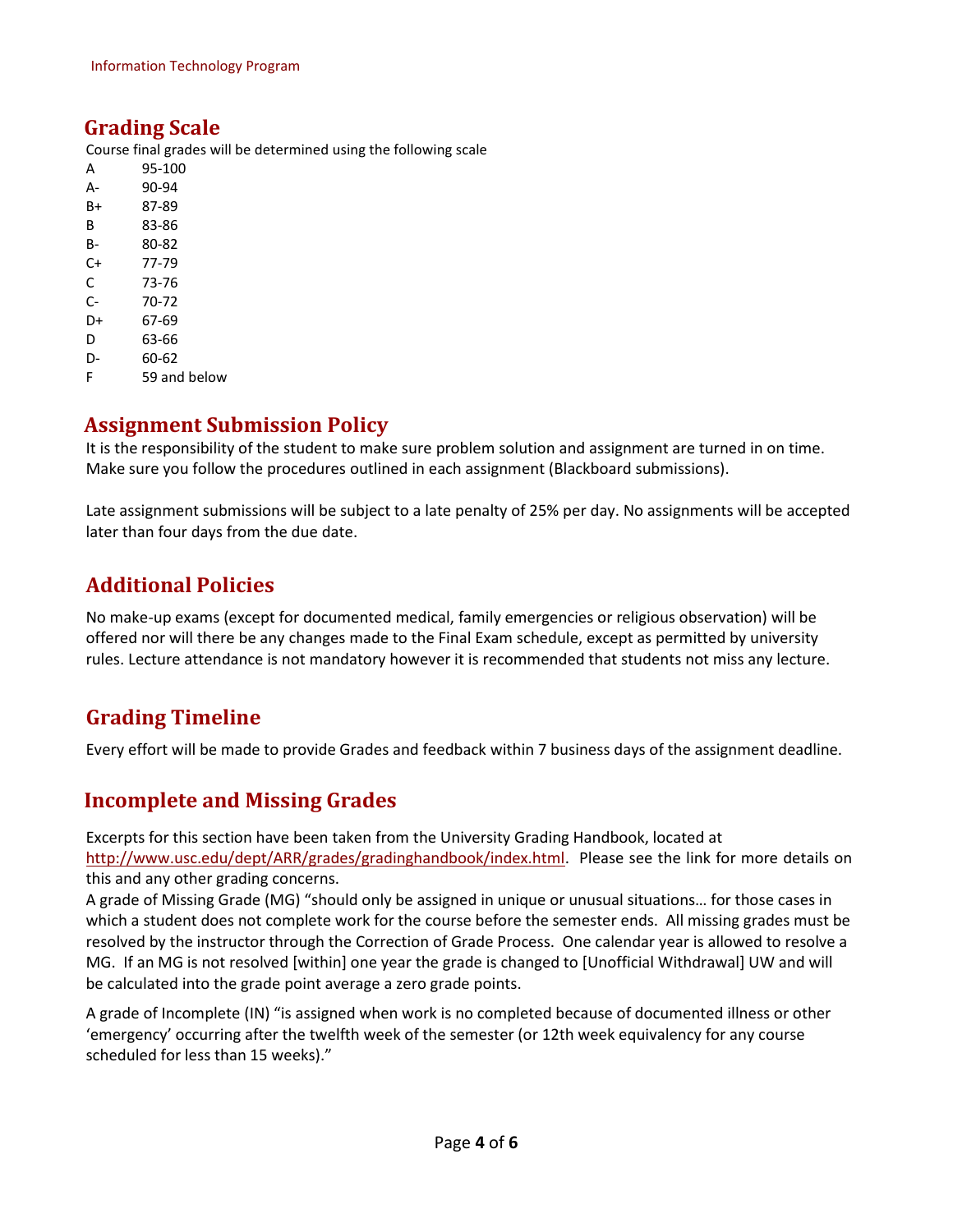# **Blockchain ITP 256 (4 units)**

## **Course Outline**

| <b>Week</b>    | <b>Lecture</b>   | <b>Date</b> | <b>Topic</b>                                                  | <b>Reading</b>                |
|----------------|------------------|-------------|---------------------------------------------------------------|-------------------------------|
| 1              | 1                | M 8/20      | From Bullae to Bitcoin: Course introduction<br>and motivation | https://sites.utexas.edu/dsb/ |
|                | $\overline{2}$   | W 8/22      | History of money                                              | Lecture notes                 |
| $\overline{2}$ | $\overline{3}$   | M 8/27      | Landmark technological advances                               | Lecture notes                 |
|                | $\overline{4}$   | W 8/29      | Introduction to peer-to-peer                                  | Narayanan: Chapter 1          |
|                |                  |             | networks                                                      | Read Nakamoto Paper           |
| 3              | 5                | M 9/3       | Labor Day Holiday                                             | Narayanan: Chapter 1          |
|                | $\boldsymbol{6}$ | W 9/5       | The birth of Bitcoin, Features of bitcoin                     | Narayanan: Chapter 2          |
| 4              | $\overline{7}$   | M 9/10      | Hash cryptography                                             | Narayanan: Chapter 1          |
|                | 8                | W 9/12      | Basics of peer-to-peer transactions                           | Narayanan: Chapter 3          |
| 5              | $\overline{9}$   | M 9/17      | Digital signatures                                            | Narayanan: Chapter 3          |
|                | 10               | W 9/19      | <b>ECDSA</b>                                                  | Narayanan: Chapter 3          |
| 6              | 11               | M 9/24      | <b>Blocks</b>                                                 | Narayanan: Chapter 2          |
|                | 12               | W 9/26      | Merkle trees                                                  | Narayanan: Chapter 2          |
| $\overline{7}$ | 13               | M 10/1      | Blockchain                                                    | Narayanan: Chapter 2          |
|                | 14               | W 10/3      | Byzantine generals' problem                                   | Narayanan: Chapter 2          |
| 8              | 15               | M 10/8      | Mining and incentivizing blockchain                           | Lecture notes                 |
|                | 16               | W 10/10     | Exam I                                                        |                               |
| 9              | 17               | M 10/15     | Mining difficulty                                             | Narayanan: Chapter 5          |
|                | 18               | W 10/17     | Mining economics                                              | Narayanan: Chapter 5          |
| 10             | 19               | M 10/22     | Consensus building: Proof of Work                             | Narayanan: Chapter 5          |
|                | 20               | W 10/24     | <b>Bitcoin supply</b>                                         | Narayanan: Chapter 5, 8       |
| 11             | 21               | M 10/29     | Forks                                                         | Narayanan: Chapter 3          |
|                | 22               | W 10/31     | How to acquire and store bitcoin                              | Narayanan: Chapter 3          |
| 12             | 23               | M 11/5      | Scalability of bitcoin                                        | Narayanan: Chapter 4          |
|                | 24               | W 11/7      | How to break bitcoin                                          | Narayanan: Chapter 3          |
| 13             | 25               | M 11/12     | <b>Smart Contracts: Ethereum</b>                              | Narayanan: Chapter 6          |
|                | 26               | W 11/14     | Ethereum contd.                                               | Lecture notes                 |
| 14             | 27               | M 11/19     | Blockchain use cases                                          | Lecture notes                 |
|                | 28               | W 11/21     | <b>Thanksgiving Holiday</b>                                   | Narayanan: Chapter 9          |
| 15             | 29               | M 11/26     | Blockchain use cases contd.                                   | Lecture notes                 |
|                | 30               | W 28        | Exam II                                                       |                               |
| 16             |                  |             | <b>Final Project Due</b>                                      |                               |